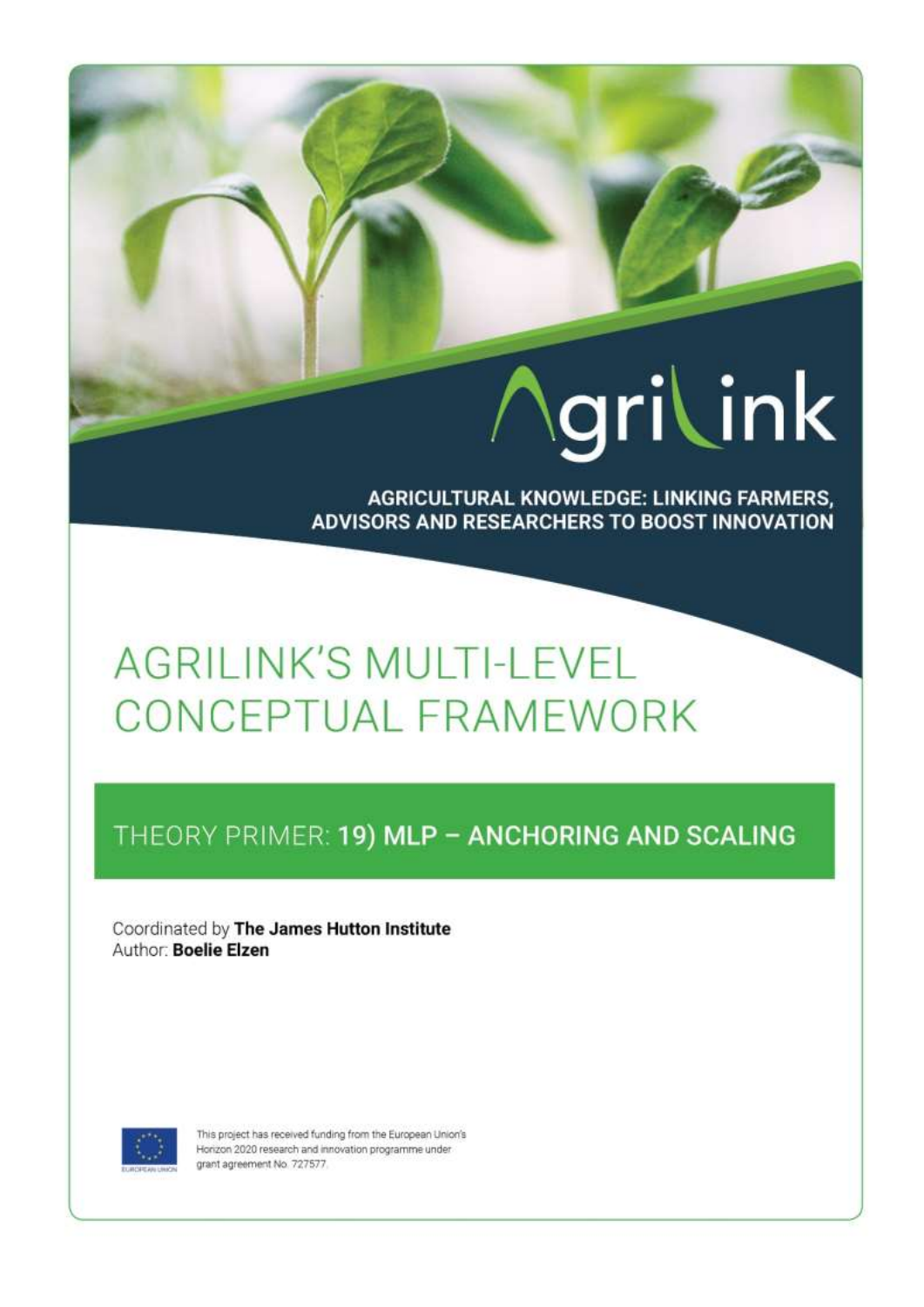

## **AgriLink**

### **Agricultural Knowledge: Linking farmers, advisors and researchers to boost innovation.**

## *AgriLink's multi-level conceptual framework*

Theory primer: 19) MLP – Anchoring and scaling

The elaboration of this Conceptual Framework has been coordinated by **The James Hutton Institute**, leader of AgriLink's WP2.

List of contributors:

- **Lee-Ann Sutherland** (WP lead), **Pierre Labarthe, Boelie Elzen, Anda Adamsone-Fiskovica**,
- with the support and contributions of Chris Blackmore, Marianne Cerf, Danielle Galliano, Alberto Lafarga, Andy Lane, Catherine Laurent, Livia Madureira, Carla Marques, Cristina Micheloni, Geneviève Nguyen, Katrin Prager, Jaroslav Prazan, Herman Schoorlemmer, Egil Straete, Sandra Sumane, Talis Tisenkopfs, Freddy van Hulst



This document presents the multi-level conceptual framework of the research and innovation project AgriLink. It is a living document.

- A first version was submitted as deliverable D1.1 of AgriLink, Month 6 of the project (November 2017).
- **This updated version has been issued on 01/05/2018.**

It has gone through a transdisciplinary process, with implication of both practitioners and researchers in writing, editing or reviewing the manuscript. This participation has been organised within AgriLink's consortium and beyond, with the involvement of members of the International Advisory Board of the project, including members of the Working Group on Agricultural Knowledge and Innovation System of the Standing Committee on Agricultural Research of the European Commission.

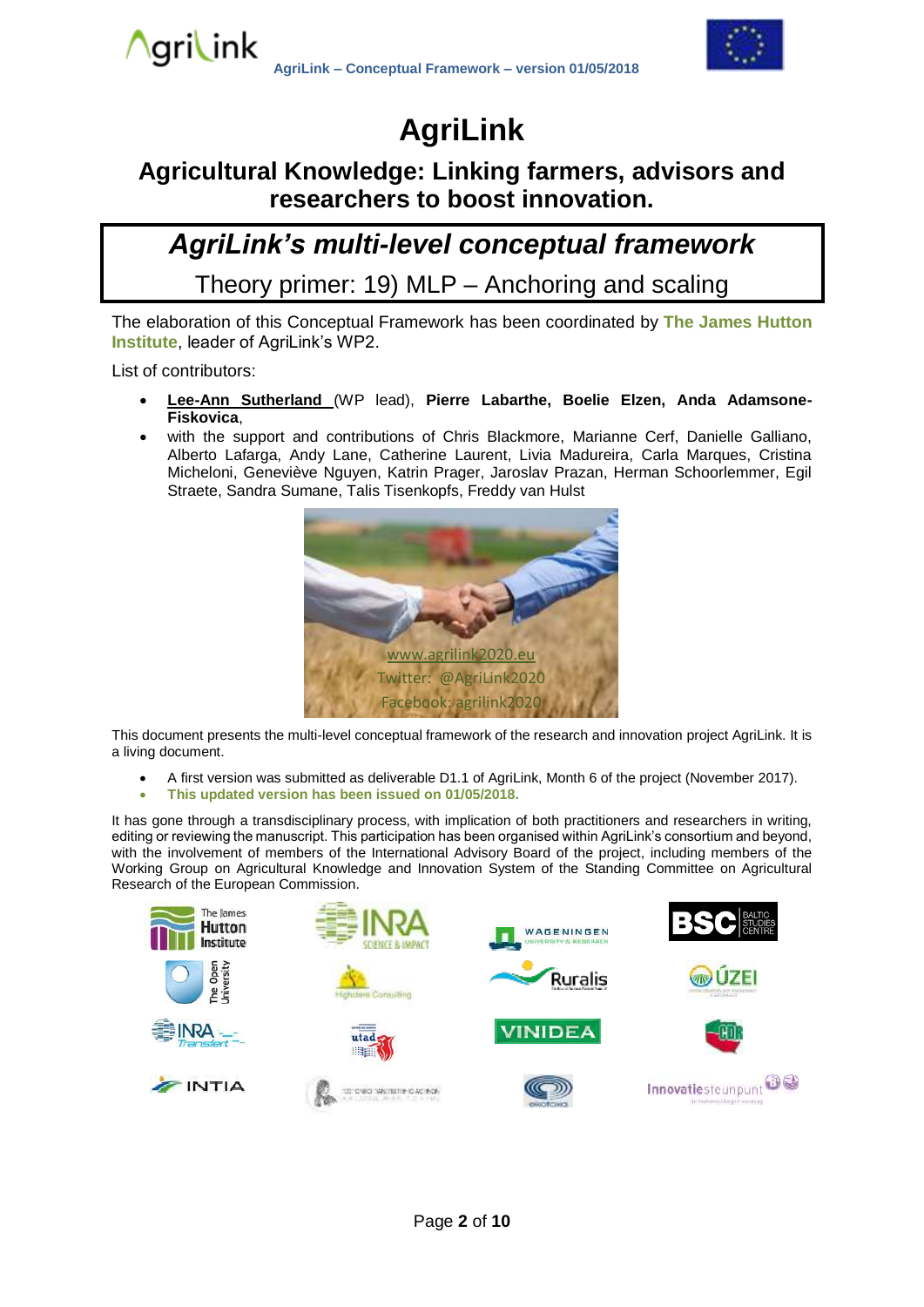



#### **Theory Primers**

The purpose of the primers is to provide AgriLink consortium members with an introduction to each topic, which outlines the key points and identifies options for further reading. The primers have also served to demonstrate the wide range of expertise in the consortium, and to highlight the specific research interests of consortium members. Primers are intended to act as a **foundation for academic journal articles, and an early opportunity for collaboration between consortium members**.

#### **19) MLP – Anchoring and scaling**

Author: Boelie Elzen

#### **1.0 General Overview of the Theory or Approach**

#### **1.1 Summary of the Theory, Approach or Topic**

MLP distinguishes three levels: micro-level of (socio-technical) niches, meso-level of (sociotechnical) regimes and macro-level of (socio-technical) landscape. Innovation processes are analysed as the interplay between these three levels. Niches are the breeding ground for novelties to learn on how novelties can be made to work in practice. Regimes describe an incumbent socio-technical system within which innovation tends to be of an incremental nature. Landscapes describe exogenous factors that put pressure on regimes for change and create 'windows of opportunity' for niches to link up to and transform regimes.

Scaling of innovations addresses the issue that has traditionally been conceptualised as transfer, dissemination, diffusion or adoption. Unlike these other concepts, scaling acknowledges that a novelty undergoes continuous change during this process and that it is not only a matter of adapting the novelty to an existing regime, but also of adapting an existing regime to a novelty. The latter has important implications for governance and policy, stressing it is important to create a 'conducive environment'.

The concept of anchoring has been developed to analyse the linking of niches with regimes. Three forms of anchoring are distinguished that derive from the three constituent components of a regime, notably technical, network and institutional components. These are technological anchoring, network anchoring and institutional anchoring. To realise scaling, all three forms of anchoring need to take place.

#### **1.2 Major authors and their disciplines**

The MLP was initially developed by Rip and Kemp and later elaborated extensively by Geels (2005). Whereas traditional innovation studies mainly addressed processes of incremental innovations, the MLP enabled the understanding of radical innovations, also called system innovations or transitions. The MLP was subsequently 'translated' into strategic approaches to stimulate transitions towards sustainability, such as 'strategic niche management' (Schot and Geels 2008) and 'transition management' (Loorbach 2007). The topic of 'scaling' has many fathers, who sometimes distinguish between scaling up and scaling out. Scaling up relates to the process of 'increase' (e.g. in terms of numbers, speed, size), whereas scaling out describes a process of 'expansion', e.g. geographical spread of a particular technology. Wigboldus et al. (2016) take these together, using the single term 'scaling'. The concept of anchoring was developed by Elzen at al. (2012) to address an understudied aspect of the MLP, notably the linking between niches and regimes. To assess potential future transition pathways, Elzen et al. have developed a scenario methodology that builds on the MLP.

#### **1.3 Key references**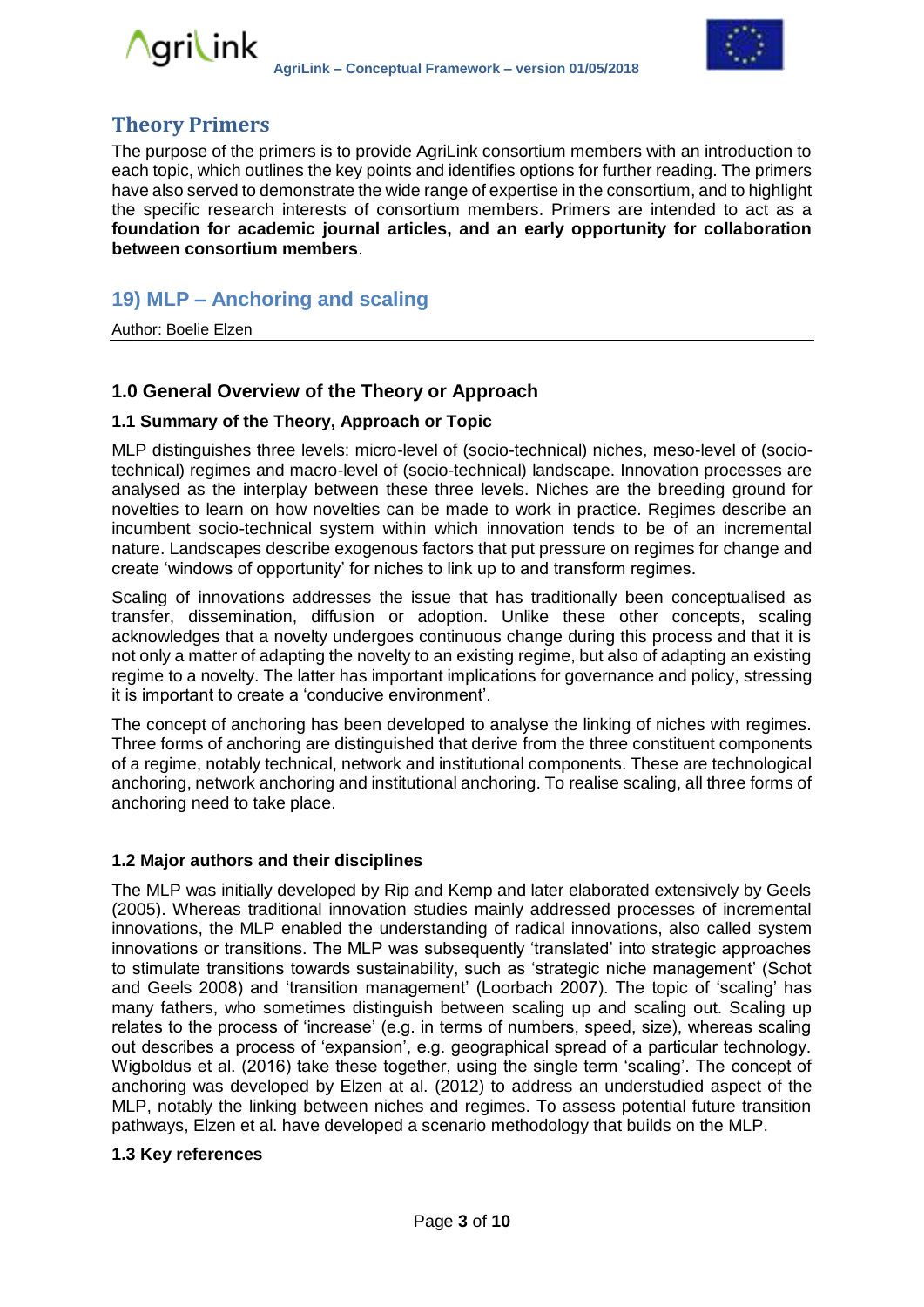#### ∧qri\ink **AgriLink – Conceptual Framework – version 01/05/2018**



- Elzen, Boelie, Frank W. Geels, Peter S. Hofman and Ken Green, 'Sociotechnical scenarios as a tool for transition policy: an example from the traffic and transport domain', in Boelie Elzen, Frank W. Geels and Ken Green (eds.), *System Innovation and the Transition to Sustainability*, Cheltenham: Edward Elgar Publishing Ltd. (2004), pp.251-281.
- Elzen, Boelie, Cees Leeuwis and Barbara van Mierlo, 2012. "Anchoring of Innovations: Assessing Dutch efforts to harvest energy from glasshouses". *Environmental Innovation and Societal Transitions*, 5, pp.1-18.
- Geels, F.W., 2005. *Technological Transitions and System Innovations: A co-evolutionary and socio-technical analysis*. Edward Elgar Publishing Ltd., Cheltenham.
- Loorbach, D. (2007) Transition Management: new mode of governance for sustainable development. PhD- dissertation. Rotterdam Erasmus University.
- Schot, J., and F.W. Geels (2008) Strategic niche management and sustainable innovation journeys: theory, findings, research agenda and policy. Technology Analysis & Strategic Management. 20: 537-554.
- Wigboldus, Seerp, Laurens Klerkx, Cees Leeuwis, Marc Schut, Sander Muilerman and Henk Jochemsen, 2016. Systemic perspectives on scaling agricultural innovations. A review. *Agron. Sustain. Dev*., 36:46, 1-20.

#### **1.4 Brief history of how the theory has developed and been applied**

MLP was initially applied in a wide number of cases as an analytical perspective to analyse transition processes. It has been used by a wide variety of scholars. Subsequently it was developed into strategic tools to stimulate sustainability transitions and these are widely used by a variety of stakeholder networks in the Netherlands. The concepts of scaling and anchoring are used by an increasing range of scholars to study how niches can link up to regimes and actually start a transition process.

#### **1.5 Basic concepts**

In the MLP dynamic, system innovations develop as follows (cf. figure ##). A novelty emerges in a local practice and becomes part of a niche when a network of actors is formed that share certain expectations about the future success of the novelty, and are willing to fund and work on further development. Niches may emerge and develop partly in response to pressure and serious problems in an existing regime which can be either internal to the regime itself (such as animal welfare in industrial animal production) or come from the socio-technical landscape (e.g. the pressure to curb CO2 emissions which affects more than just the animal production sector). The further success of niche formation is on the one hand linked to processes within the niche (micro-level) and on the other hand to developments at the level of the existing regime (meso-level) and the socio-technical landscape (macro-level). Supported by actors willing to invest in the new concept (industries, R&D organisations, government) and initially protected from competition at the market place (e.g. through subsidies), the novelty is improved within the niche, broader networks are formed around it, and more is learned about directions for improvement and functions it may fulfil.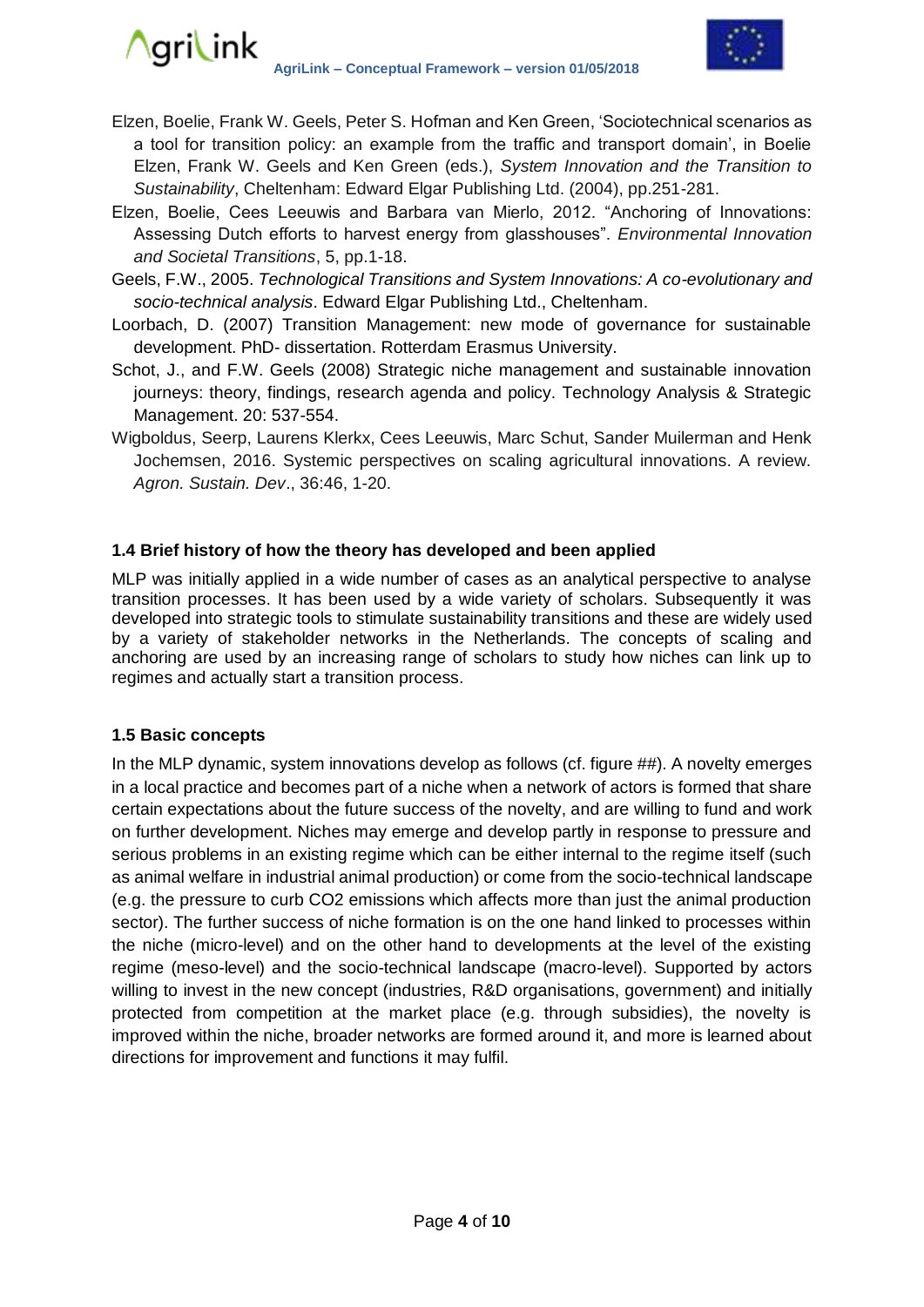





Figure 1. A dynamic multi-level perspective on system innovation (Geels 2005).

Scaling of innovations addresses the issue that has traditionally been conceptualised as transfer, dissemination, diffusion or adoption. The typical idea behind these concepts is that what has been demonstrated in one place can be copied elsewhere and work there as well. Recent work in innovation studies, however, is that this rarely works as simple as that. Especially in agriculture, with a broad variety of farming practices, a novelty needs further adaptation to be made to work in another location. Technologies and practices that work in a specific ecological, sociocultural or geographical area, do not automatically work, and may even have negative effects, in other areas. This may produce undesirable effects such as emission of pollutants and greenhouse gases, poorer animal welfare, deteriorating labour conditions, degradation of soil quality, etc. Finally, and not least important, in terms of policy adoption thinking focusses attention on the farm level while it neglects the importance of creating a conducive environment (e.g. by changing consumption behaviour, changing values of various stakeholders, changing markets and value chains, etc.).

To acknowledge this, scaling processes are conceptualised as an "integral part of a systemic approach to innovation, to anticipate on the possible consequences of scaling efforts" (Wigboldus et al. 2016, 1). Various authors make a distinction between scaling up and scaling out (e.g. Anderson 2012; Millar and Connell 2010). Scaling up relates to the process of 'increase' (e.g. in terms of numbers, speed, size), whereas scaling out describes a process of 'expansion', e.g. geographical spread of a particular technology. Wigboldus et al. (2016) take these together, using the single term 'scaling'.

Various innovation and scaling approaches and related policies and interventions can be distinguished, depending on situation specificities (Fig. 1). In the first approach (push), the value of the technology or practice (e.g. higher yielding crop variety) to be scaled up is taken for granted and the focus is on uptake and adoption. The second approach (pull) begins by defining a vision that innovation and associated scaling processes need to make a contribution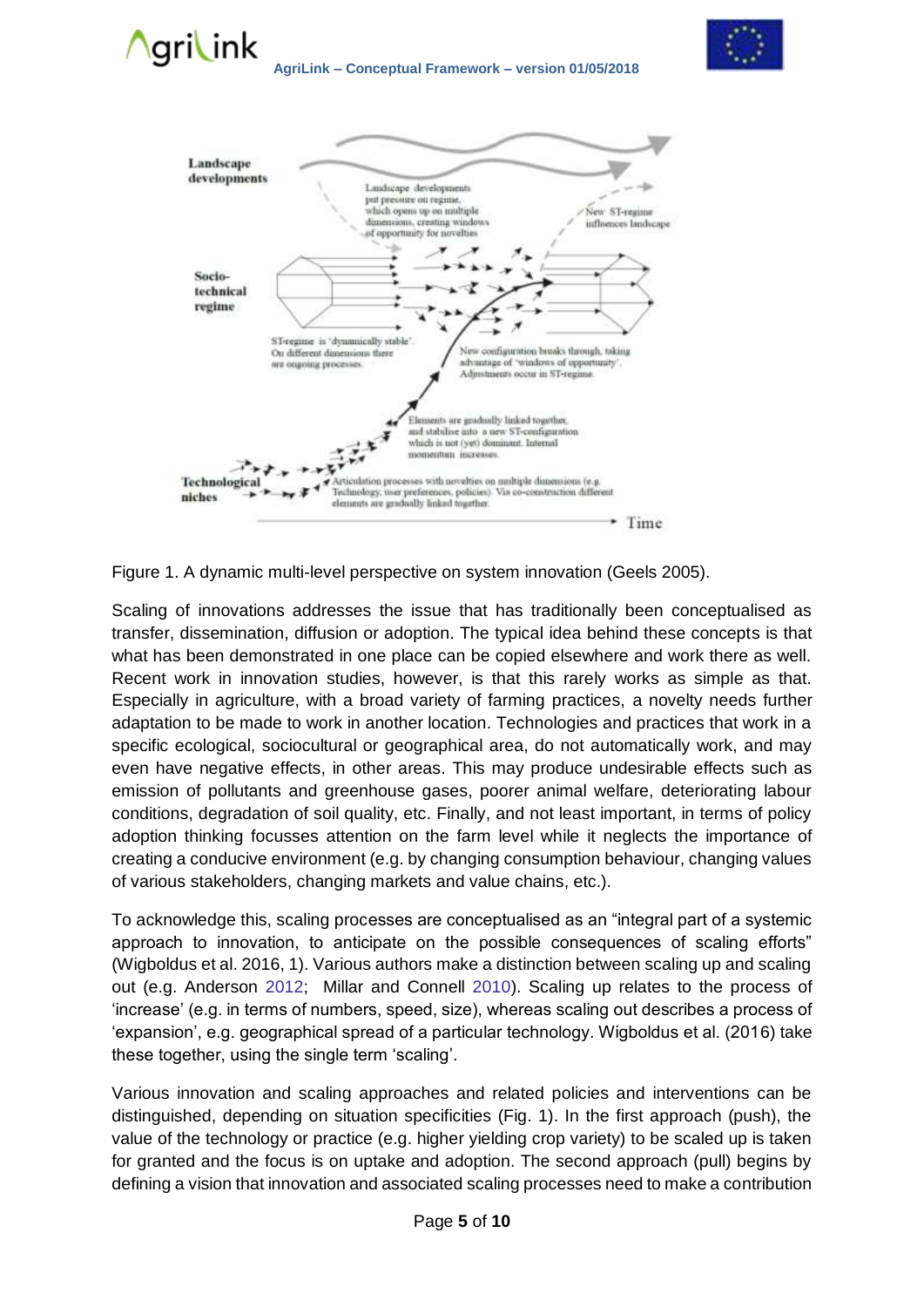

to. The focus of activity is to reorient system values towards this vision, i.e. some players such as policymakers within the regime may assist niches to make changes and disrupt the regime (Kivimaa and Kern 2016; Mitchell et al. 2015)."



Fig. 2. Distinguishing different types of scaling initiatives in a simplified MLP view (Wigboldus et al. 2016, 10).

Historical studies largely provide examples of 'pushed scaling' whereas this also seems to be the main emphasis in current innovation attempts. However, 'pulled scaling' (support scaling by changing regime and niche conditions) may in many cases a more appropriate and effective approach.

To study the uptake of innovations, the concept of anchoring, which was developed in the context of system innovation programmes in the Netherlands (Loeber 2003, Grin & Van Staveren 2007). In a study of the uptake of radical energy novelties in glasshouse horticulture, the concept was defined more specifically as follows:

"Anchoring is the process in which a novelty becomes newly connected, connected in a new way, or connected more firmly to a niche or a regime. The further the process of anchoring progresses, meaning that more new connections supporting the novelty develop, the larger the chances are that anchoring will eventually develop into durable links." (Elzen et al., 2012, p.3)

Building on a distinction between three constituent components of a regime, notably technical, network and institutional components (Geels, 2004), the authors distinguish three forms of anchoring. These are technological anchoring, network anchoring and institutional anchoring (Elzen et al., 2012, p.4-6). *Technological anchoring* takes place when the technical characteristics of a novelty (e.g. new technical concepts) become defined by the actors involved and, hence, become more specific to them. *Network anchoring* means that the network of actors that support the novelty changes, e.g. by enrolling new producers, users or developers. *Institutional anchoring* relates to the institutional characteristics of the novelty, i.e. the new rules that govern its further development and uptake. Institutional anchoring implies that developments within a niche or regime become translated into adapted or new rules that govern, at least temporarily, the activities of both niche and regime actors. Various other authors have also addressed the study of niche-regime interaction, e.g. Ingram (2017) who focuses on knowledge rather than innovation and who explores the extent to which niche knowledge systems confront and, or enhance the regime's AKS.

To assess potential future transition pathways, Elzen et al. () have developed a scenario methodology that builds on the MLP. Such 'socio-technical scenarios' feature the interplay between the three MLP levels. Doing so, they not only describe *what* may happen in the future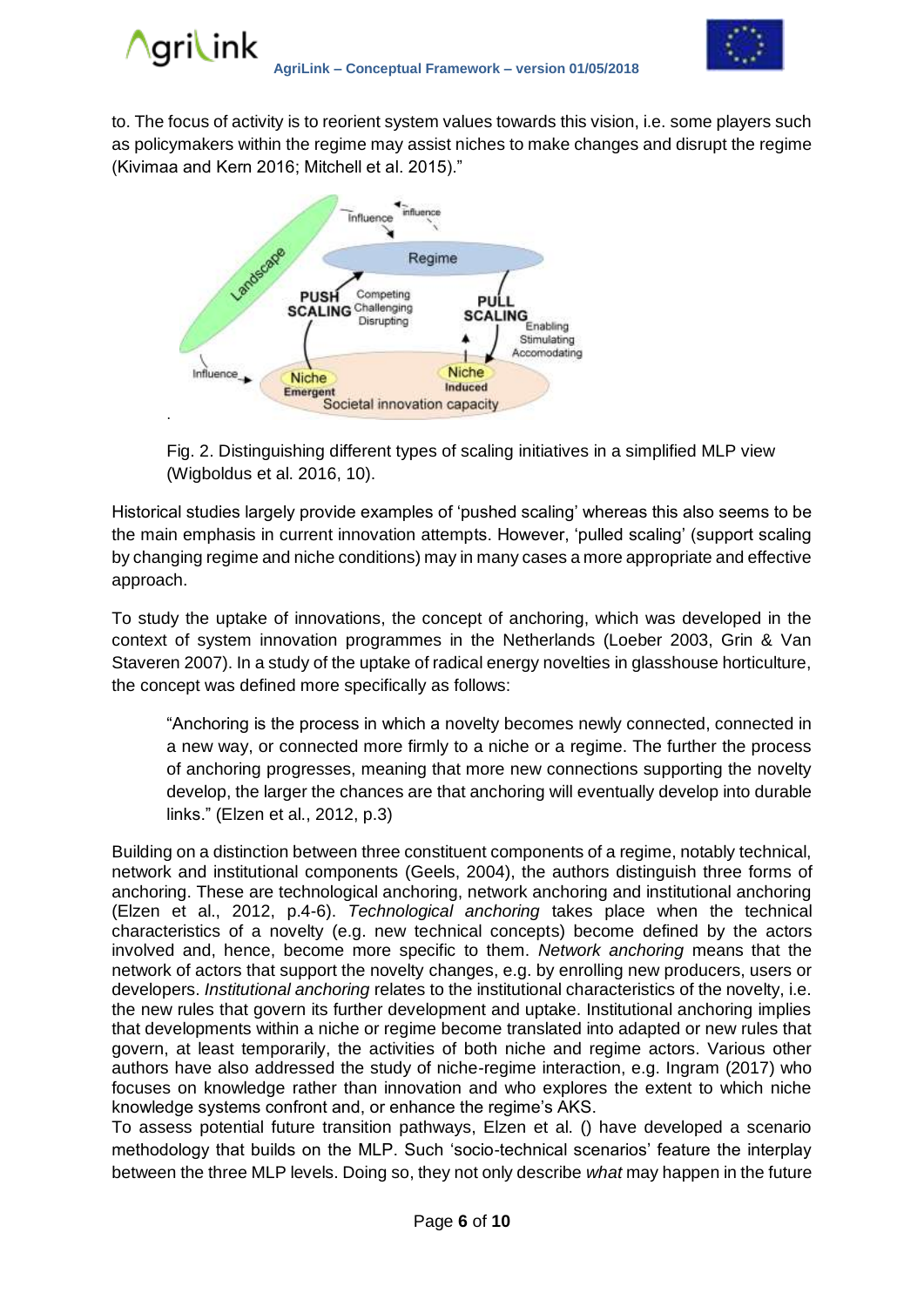

but also *why* this happens. Because of this focus on the why questions such scenarios provide a much richer source of input for governance and policy than traditional scenario methods.

#### **2.0 Application to the analysing the role of farm advisory services in innovation**

#### **2.1 Relevance to AgriLink Objectives**

| [tick<br>relevant] | <b>AgriLink Objectives</b>                                                                                                                                                                                                                                                                                                                                                                                              |
|--------------------|-------------------------------------------------------------------------------------------------------------------------------------------------------------------------------------------------------------------------------------------------------------------------------------------------------------------------------------------------------------------------------------------------------------------------|
| ✔                  | Develop a theoretical framework utilising a multi-level perspective to<br>integrate sociological and economic theories with inputs from psychology<br>and learning studies; and assess the functions played by advisory<br>organisations in innovation dynamics at multiple levels (micro-, meso-,<br>macro-levels) [WP1];                                                                                              |
|                    | Assess the diversity of farmers' use of knowledge and services from both<br>formal and informal sources (micro-AKIS), and how they translate this into<br>changes on their own farms [WP2];                                                                                                                                                                                                                             |
| $\checkmark$       | Develop and utilise cutting edge research methods to assess new advisory<br>service models and their innovation potential [WP2];                                                                                                                                                                                                                                                                                        |
|                    | Identify thoroughly the roles of the R-FAS (regional FAS) in innovation<br>development, evaluation, adoption and dissemination in various EU rural<br>and agricultural contexts [WP2];                                                                                                                                                                                                                                  |
|                    | Test how various forms of (national and regional) governance and funding<br>schemes of farm advice i) support (or not) farmers' micro-AKIS, ii) sustain<br>the relation between research, advice, farmers and facilitate knowledge<br>assemblage iii) enable evaluation of the (positive and negative) effects of<br>innovation for sustainable development of agriculture [WP4];                                       |
|                    | Assess the effectiveness of formal support to agricultural advisory<br>organisations forming the R-FAS by combining quantitative and qualitative<br>methods, with a focus on the EU-FAS policy instrument (the first and<br>second version of the regulation) and by relating them to other findings of<br>AgriLink. [WP4].                                                                                             |
|                    | At the applied level, the objectives of AgriLink are to:                                                                                                                                                                                                                                                                                                                                                                |
| ✓                  | Develop recommendations to enhance farm advisory systems from a multi-<br>level perspective, from the viewpoint of farmers' access to knowledge and<br>services (micro-AKIS) up to the question of governance, also<br>recommending supports to encourage advisors to utilise specific tools,<br>methods to better link science and practice, encourage life-long learning<br>and interactivity between advisors [WP5]; |
|                    | Build socio-technical transition scenarios for improving the performance of<br>advisory systems and achieving more sustainable systems - through<br>interactive sessions with policy makers and advisory organisations; explore<br>the practical relevance of AgriLink's recommendations in this process<br>$[WP5]$ ;                                                                                                   |
|                    | Test and validate innovative advisory tools and services to better connect<br>research and practice [WP3];                                                                                                                                                                                                                                                                                                              |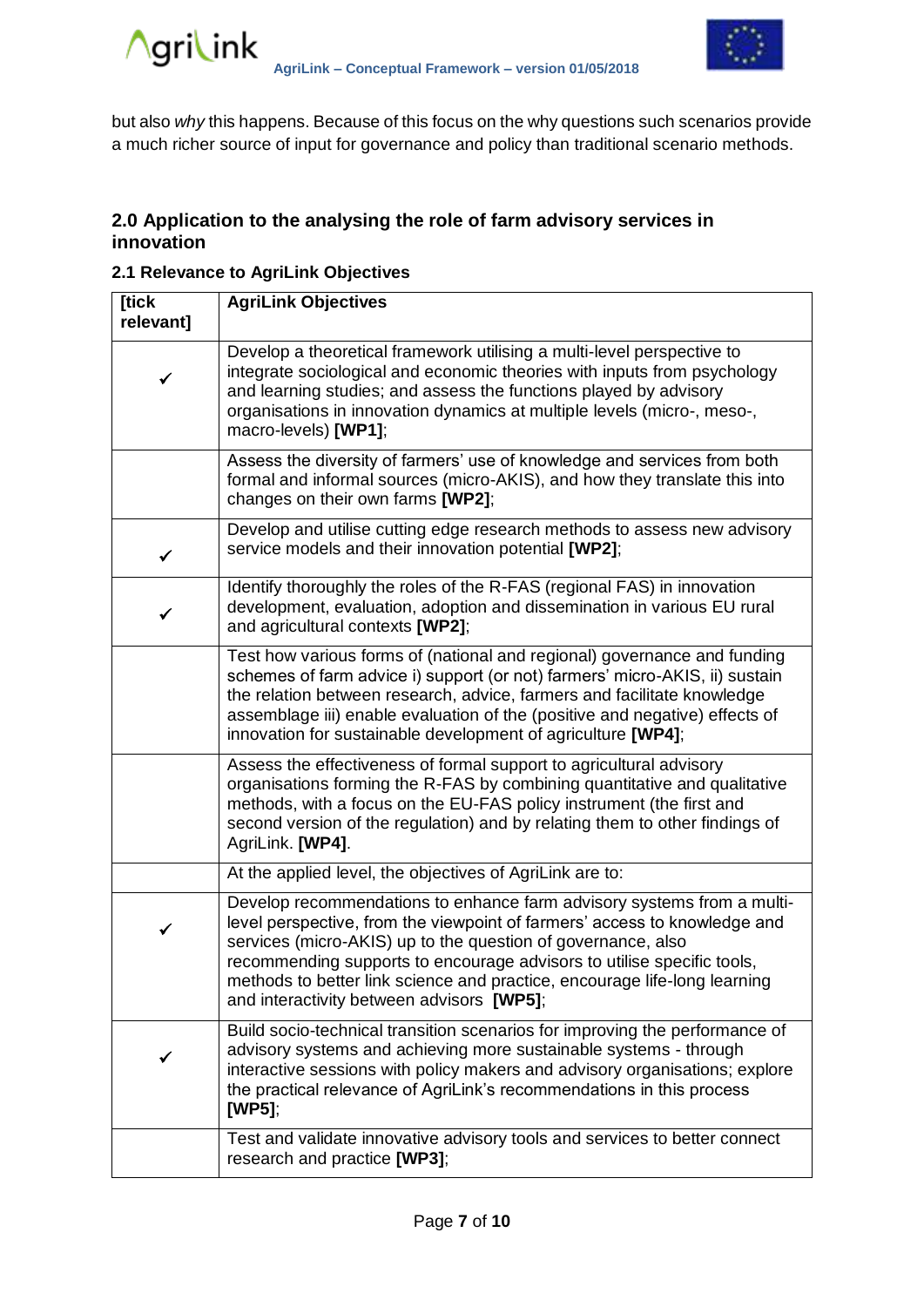

| Develop new learning and interaction methods for fruitful exchanges<br>between farmers, researchers and advisors, with a focus on advisors' needs<br>for new skills and new roles [WP3];                                                                                                                             |
|----------------------------------------------------------------------------------------------------------------------------------------------------------------------------------------------------------------------------------------------------------------------------------------------------------------------|
| Guarantee the quality of practitioners' involvement throughout the project to<br>support the identification of best fit practices for various types of farm<br>advisory services (use of new technologies, methods, tools) in different<br>European contexts, and for the governance of their public supports [WP6]. |

#### **2.2 How this can be applied/developed in AgriLink**

The multi-level perspective analyses on-farm development as being embedded within a wider agro-food system. It focuses attention on the fact that making agriculture more sustainable is not only a matter of making on-farm practices more sustainable but also a matter of making the wider system more sustainable and conducive to the necessary changes at the farm level. The implication for farming advise is that this also needs to be embedded in knowledge on the wider system and that the content of the advice should address both the farm and this wider system.

The concept of anchoring makes an important distinction between three different dimensions in the multi-level dynamic, notably networks, institutions and technology. This distinction needs to be reflected in the analysis of AgriLink cases and also in recommendations for improving the farming advisory system.

The socio-technical scenario methodology is of direct relevance for the envisaged scenario building task in WP5.

#### **2.3 Research questions relevant to AgriLink [see the draft conceptual framework for further options]**

- To what extent are advisors aware of the various distinctions suggested by the MLP, including: niche vs. regime developments; technical, network and institutional issues; pull vs. push strategies?
- What is the relative role of 'push' scaling and 'pull' scaling in various advisory practices.
- What are the main barriers for farmers to follow advise given by advisors. What is the respective role of technical, network and/or institutional factors in these.

#### **2.4 Methodological implications**

- In both analysis and advice, make a clear distinction between niche-situations (where the emphasis should be on learning and articulation) and regime situations (where the emphasis should be on scaling).
- In both analysis and advice, acknowledge the importance of the distinction between technical, network and institutional factors.
- In advice, make a distinction between push and pull strategies and potential synergies between them.

#### **2.5 Strengths and weaknesses/Sensitivities regarding use**

The MLP has been widely used and has proven to be a very robust framework to analyse retrospective innovation processes.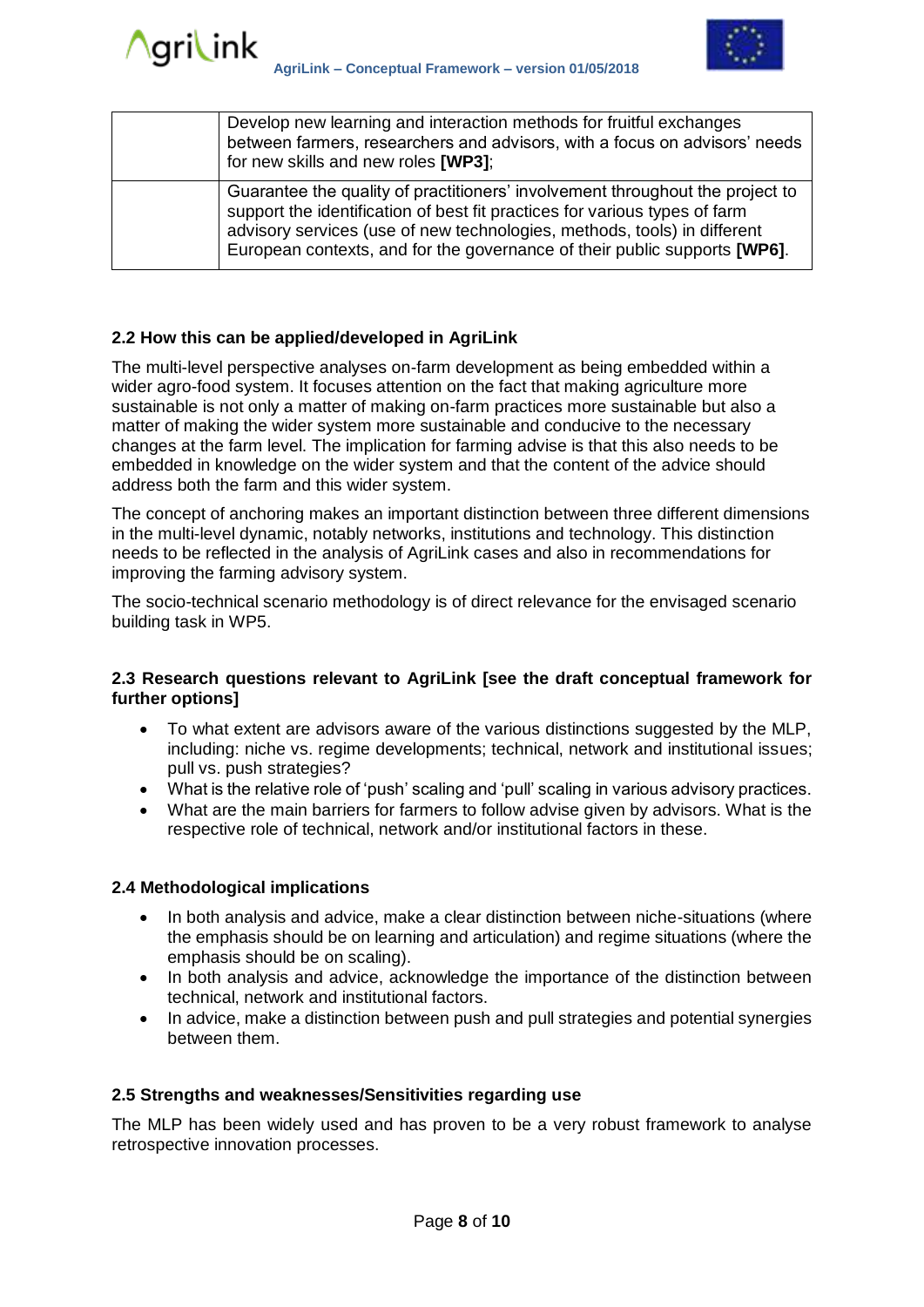

MLP has been less proven in 'ongoing' innovation processes and various conceptual tools to do so have only been recently developed and used. MLP claims to be able to zoom in (to the micro-level of individual actors) and zoom out (to the system level of agriculture at large) but the analytical toolbox to do so still needs to be largely developed.

#### **2.6 Potential operational problems**

MLP provides a number of 'guiding heuristics' but few clear analytical concepts and guidance on how to operationalise them. Still a lot of 'learning by doing' is needed.

#### **Optional Section 3: Practical example**

The anchoring 'approach' has been used in a Dutch programme for sustainable animal production. In this programme, various 'integrally sustainable' new animal production systems were developed in an interactive process with stakeholders for a dozen species of animals. Using the anchoring approach from the very beginning has led to considerable successes for the practice uptake of some of these newly developed systems, although some other were also failures (Bos and Elzen 2016).

#### **Optional Section 4: Recommended further reading**

- Elzen, Boelie, Marc Barbier, Marianne Cerf and John Grin, 2012. Stimulating transitions towards sustainable farming systems. In I. Darnhofer, D. Gibbon and B. Dedieu (Eds.). *Farming Systems Research into the 21st century: The new dynamic*. Dordrecht: Springer.
- Elzen, Boelie, and Sierk F. Spoelstra, 2012. "Developing Sustainable Livestock Production Systems: Outline of a Learning and Experimentation Strategy (LES)". In Marc Barbier and Boelie Elzen (Eds.). *Proceedings of the first international workshop on System Innovations, Knowledge Regimes, and Design Practices towards Sustainable Agriculture*. Paris: INRA, pp.208-225. Downloadable from: [http://www4.inra.fr/sad\\_eng/Publications2/Free-e](http://www4.inra.fr/sad_eng/Publications2/Free-e-books/System-Innovations-for-Sustainable-Agriculture)[books/System-Innovations-for-Sustainable-Agriculture](http://www4.inra.fr/sad_eng/Publications2/Free-e-books/System-Innovations-for-Sustainable-Agriculture)
- Grin, John, Jan Rotmans and Johan Schot, 2010. *Transitions to Sustainable Development. New Directions in the Study of Long Term Transformative Change.* New York: Routledge.
- Spaargaren, Gert, Anne Loeber, and Peter Oosterveer (eds.), 2011. *Food Practices in Transition*. New York: Routledge.
- Sutherland, L-A., Darnhofer, I., Wilson, G.A. and Zagata, L. (eds) 2014. *Transition Pathways towards Sustainability in Agriculture: Case Studies from Europe*. Wallingford: CABI.
- Voss, J-P., Bauknecht, D. and Kemp, R., 2006. *Reflexive governance for sustainable development*. Cheltenham: Edward Elgar.

#### **References (to documents referenced in this template only)**

- Anderson, I. 2012. Scaling development results. A literature review and implications for Australia's aid program. AusAid, Canberra
- Elzen, Boelie, Frank W. Geels, Peter S. Hofman and Ken Green, 2004. 'Sociotechnical scenarios as a tool for transition policy: an example from the traffic and transport domain', in Boelie Elzen, Frank W. Geels and Ken Green (eds.), System Innovation and the Transition to Sustainability, Cheltenham: Edward Elgar Publishing Ltd., pp.251-281.
- Elzen, Boelie, Frank W. Geels and Ken Green (eds.). System Innovation and the Transition to Sustainability, Cheltenham: Edward Elgar Publishing Ltd. (2004).